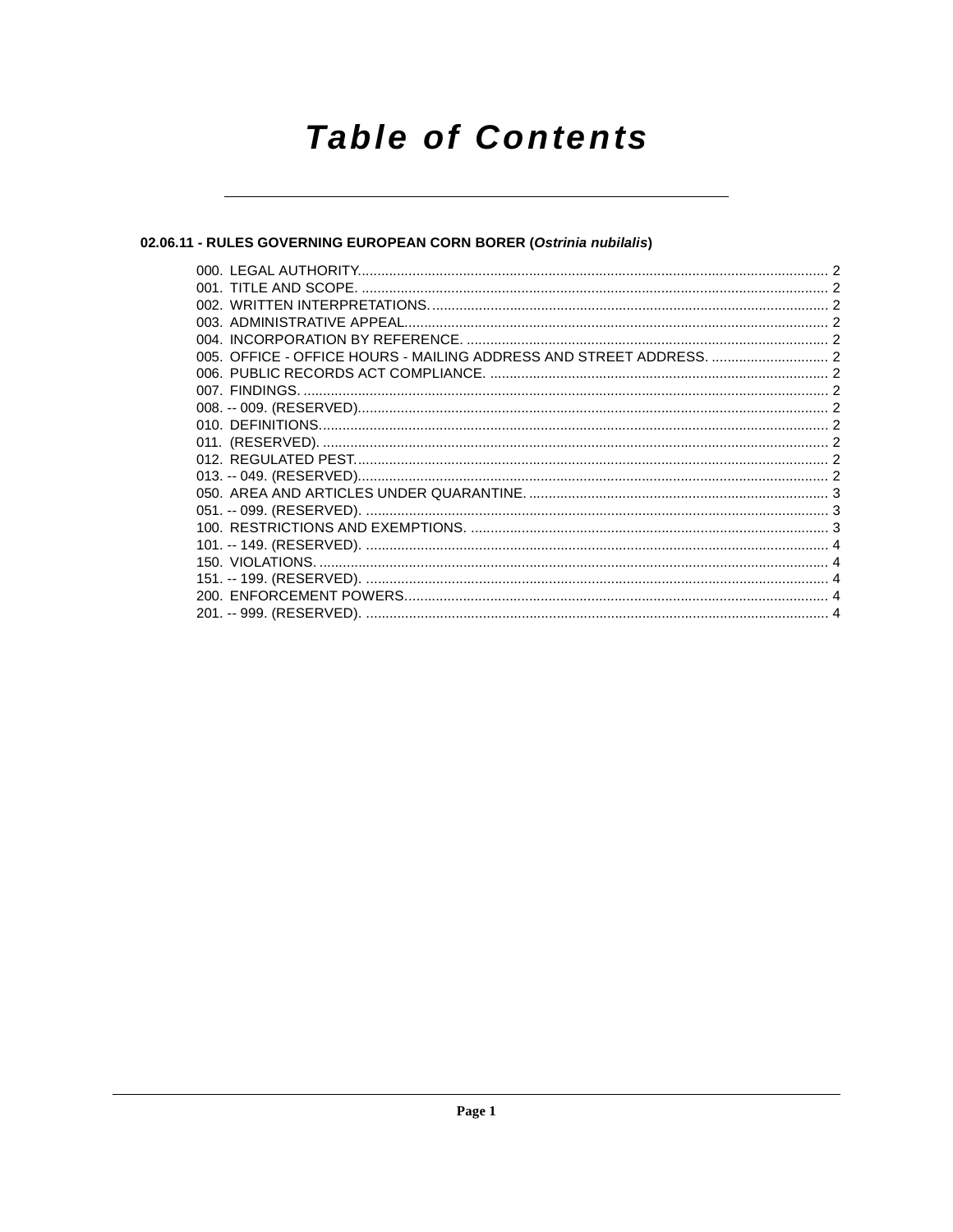#### **IDAPA 02 TITLE 06 CHAPTER 11**

### **02.06.11 - RULES GOVERNING EUROPEAN CORN BORER (Ostrinia nubilalis)**

#### <span id="page-1-1"></span><span id="page-1-0"></span>**000. LEGAL AUTHORITY.**

| This chapter is adopted under the legal authority of Title 22, Chapter 20, Idaho Code.<br>$(5-3-03)$ |
|------------------------------------------------------------------------------------------------------|
|------------------------------------------------------------------------------------------------------|

#### <span id="page-1-2"></span>**001. TITLE AND SCOPE.**

**01.** Title. The title of this chapter is IDAPA 02.06.11, "Rules Governing European Corn Borer *nubilalis*)". (5-3-03) (Ostrinia nubilalis)".

**02. Scope**. This chapter has the following scope: These rules are to prevent the introduction of European corn borer into Idaho. The official citation for this chapter is IDAPA 02.06.11.000 et seq. For example, this section's citation is IDAPA 02.06.11.001. section's citation is IDAPA  $02.06.11.001$ .

<span id="page-1-4"></span><span id="page-1-3"></span>

| 002.<br>WRITTEN INTERPRETATIONS.<br>There are no written interpretations of these rules. | $(5-3-03)$ |
|------------------------------------------------------------------------------------------|------------|
| 003.<br>ADMINISTRATIVE APPEAL.                                                           |            |
| Hearing and appeal rights are set forth in Title 67, Chapter 52, Idaho Code.             | $(5-3-03)$ |

#### <span id="page-1-5"></span>**004. INCORPORATION BY REFERENCE.**

There are no documents incorporated by reference in this chapter. (5-3-03)

#### <span id="page-1-6"></span>**005. OFFICE - OFFICE HOURS - MAILING ADDRESS AND STREET ADDRESS.**

**01. Office Hours**. Office hours are 8 a.m. to 5 p.m. Mountain Time, Monday through Friday, except designated by the State of Idaho. (5-3-03) holidays designated by the State of Idaho.

**02. Mailing Address**. The mailing address for the central office is Idaho State Department of Agriculture, P.O. Box 790, Boise, Idaho 83701. (5-3-03)

**03. Street Address**. The central office is located at 2270 Old Penitentiary Road, Boise, Idaho 83712.

(5-3-03)

#### <span id="page-1-7"></span>**006. PUBLIC RECORDS ACT COMPLIANCE.**

#### These rules are public records available for inspection and copying at the Department and the State Law Library.  $(5-3-03)$

#### <span id="page-1-8"></span>**007. FINDINGS.**

The establishment of the European corn borer would have a detrimental effect on the production, marketability, and export of corn for seed or consumption. The adoption of these rules will help prevent the establishment of the insect in Idaho. This insect is known to not exist in the state. (5-3-03) Idaho. This insect is known to not exist in the state.

#### <span id="page-1-9"></span>**008. -- 009. (RESERVED).**

#### <span id="page-1-10"></span>**010. DEFINITIONS.**

| The Department adopts the definitions set forth in Section 22-2005, Idaho Code. | $(5-3-03)$ |
|---------------------------------------------------------------------------------|------------|
|                                                                                 |            |

# <span id="page-1-11"></span>**011. (RESERVED).**

<span id="page-1-14"></span><span id="page-1-12"></span>

| 012 | REGULATED PEST.                           |            |
|-----|-------------------------------------------|------------|
|     | European corn borer (Ostrinia nubilalis). | $(5-3-03)$ |

### <span id="page-1-13"></span>**013. -- 049. (RESERVED).**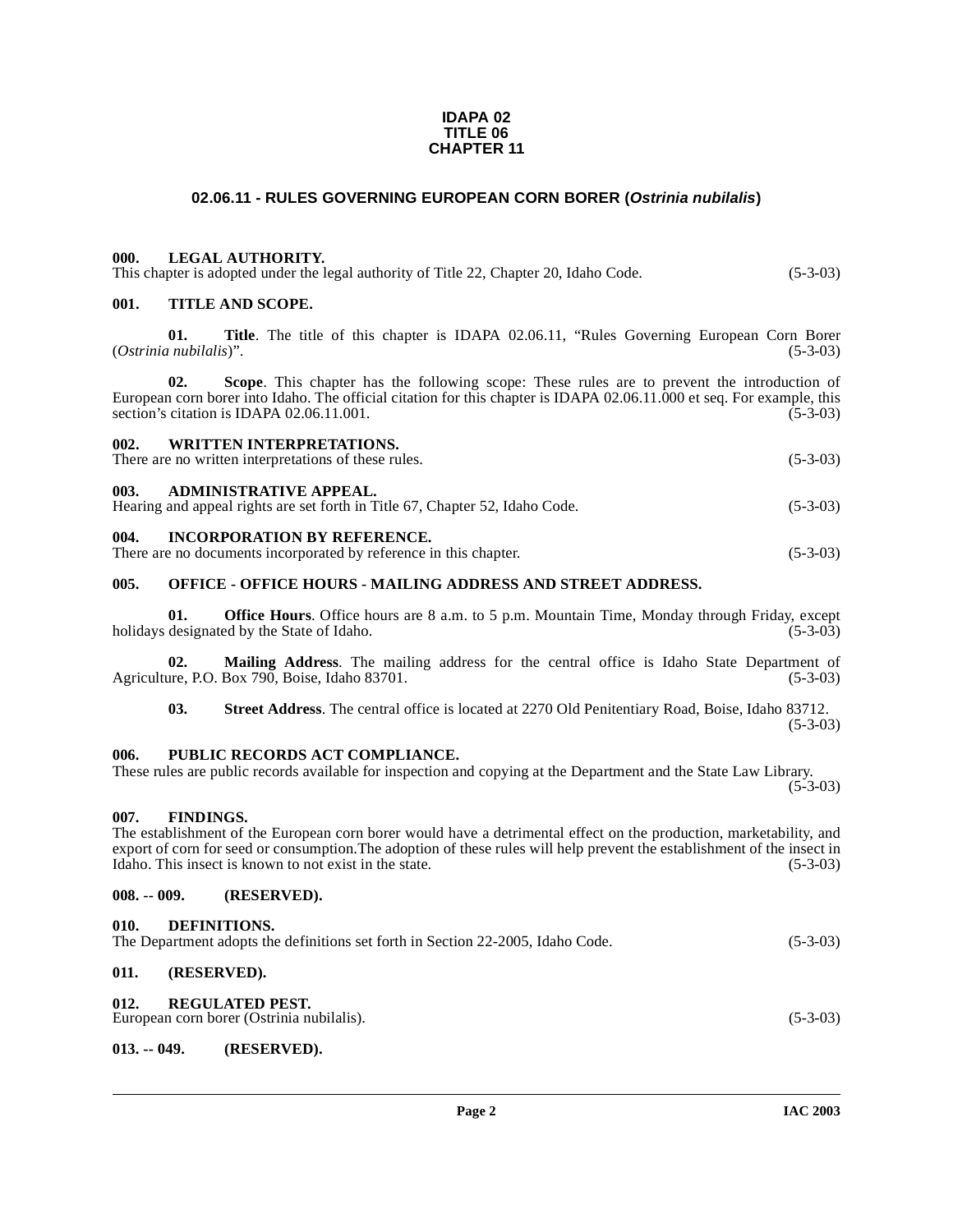#### <span id="page-2-0"></span>**050. AREA AND ARTICLES UNDER QUARANTINE.**

#### <span id="page-2-5"></span><span id="page-2-3"></span>**01. Infested Area**. (7-1-93)

**a.** Alabama, Arkansas, Colorado, Connecticut, Delaware, Georgia, Illinois, Indiana, Iowa, Kansas, Kentucky, Maine, Maryland, Massachusetts, Michigan, Minnesota, Mississippi, Missouri, Montana, Nebraska, New Hampshire, New Jersey, New York, North Carolina, North Dakota, Ohio, Oklahoma, Pennsylvania, Rhode Island, South Carolina, South Dakota, Tennessee, Vermont, Virginia, West Virginia, Wisconsin, Wyoming, and the District of Columbia. (7-1-93)

**b.** In Florida, the counties of Calhoun, Escambia, Gadsden, Hamilton, Holmes, Jackson, Jefferson, Okaloosa, and Santa Rosa. (7-1-93) Madison, Okaloosa, and Santa Rosa.

**c.** In Louisiana, the parishes of Bossier, Caddo, Concordia, East Carroll, Franklin, Madison, Morehouse, Natchitoches, Ouachita, Red River, Richland, Tensas, and West Carroll.

**d.** In Texas, the counties of Bowie, Carson, Castro, Dallam, Deaf Smith, Gray, Hansford, Hartley, Hemphill, Hutchinson, Lipscomb, Moore, Ochiltree, Oldham, Potter, Randall, Roberts, and Sherman. (7-1-93)

**02. Noninfested Area**. All parishes, counties, states, districts, and territories of the United States not named in the infested area shall be known as the non-infested area. (7-1-93)

#### <span id="page-2-6"></span><span id="page-2-4"></span>**03. Articles And Commodities Covered**. (7-1-93)

**a.** Corn, broomcorn, sorghum, and sudan grass plants and all parts thereof (including shelled grain is, ears, cobs, and all other parts, fragments, or debris of said plants); (7-1-93) and stalks, ears, cobs, and all other parts, fragments, or debris of said plants);

**b.** Beans in the pod and pepper fruits; (7-1-93)

**c.** Plants of aster, chrysanthemum, geranium, hollyhock, dahlia, and gladiolus. (7-1-93)

#### <span id="page-2-1"></span>**051. -- 099. (RESERVED).**

#### <span id="page-2-2"></span>**100. RESTRICTIONS AND EXEMPTIONS.**

#### <span id="page-2-8"></span><span id="page-2-7"></span>**01. Restrictions**. (7-1-93)

**a.** Articles and commodities covered are prohibited entry into Idaho from the infested area unless accompanied by a certificate, issued by an authorized representative of the origin state Department of Agriculture, as provided in Subsections 100.01.a.i. and 100.01.a.ii.: provided in Subsections 100.01.a.i. and 100.01.a.ii.:

i. Shelled grain certificate of treatment stating that the grain has passed through a one-half  $(1/2)$  inch er size mesh screen.  $(7-1-93)$ or smaller size mesh screen.

ii. Shelled grain not screened as in Subsection 100.01.a.i. or other articles and commodities certificate of processing and inspection specifying that all of the commodities and articles in the lot or shipment were processed and inspected in conformity with a method and in a manner prescribed by the Director, or his agent, hereinafter referred to as "Director". Such methods are obtainable on request from the Department. (7-1-93)

iii. Articles and commodities covered originating in the parishes of Louisiana and the counties of Florida and Texas which are not infested with European corn borer may enter Idaho if accompanied by a certificate of origin issued by an authorized representative of the origin state Department of Agriculture specifying that no portion of the articles or commodities in the lot or shipment was grown in an area where the European corn borer is known to occur. Origin certification is not required for entry into Idaho of articles and commodities covered which originated in states, districts, and territories in the noninfested area. (7-1-93) states, districts, and territories in the noninfested area.

**b.** All certificates must be dated and set forth the kind and quantity of articles or commodities constituting the lot or shipment covered thereby, the initials and number of the railway car or license number of the truck, and the names and addresses of the shipper and consignee. (7-1-93) truck, and the names and addresses of the shipper and consignee.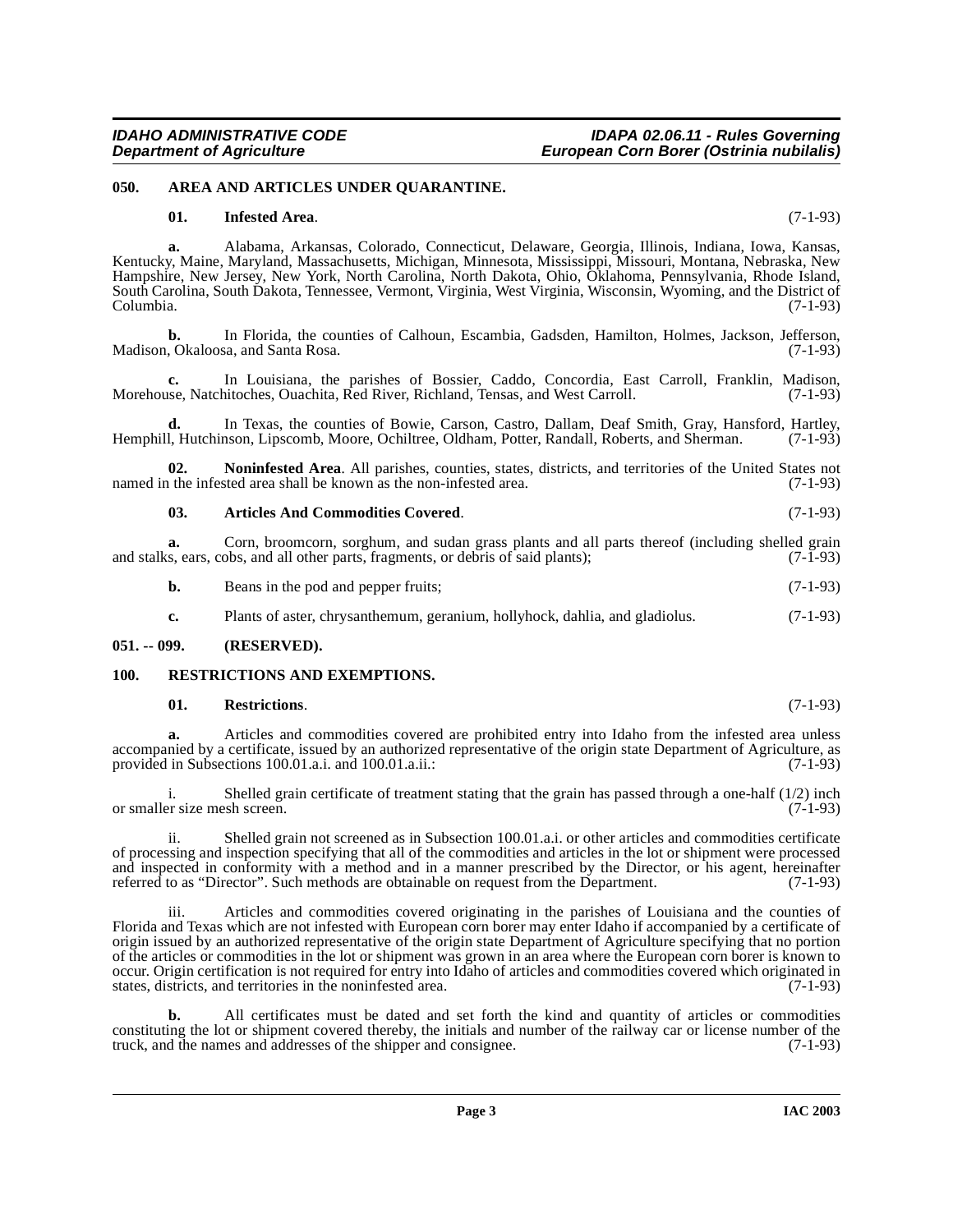#### **IDAHO ADMINISTRATIVE CODE IDAPA 02.06.11 - Rules Governing European Corn Borer (Ostrinia nubilalis)**

<span id="page-3-5"></span>**02. Exemptions**. Certification requirements are waived on the following articles and commodities covered, with the stipulation that such articles and commodities are subject to inspection by the Director and must be free of plant portions or fragments capable of harboring European corn borer. (7-1-93) free of plant portions or fragments capable of harboring European corn borer.

| а.                  | Shelled popcorn, seed for planting or clean sacked grain for human consumption.                  |                      |
|---------------------|--------------------------------------------------------------------------------------------------|----------------------|
| b.                  | Beans in the pod or pepper fruits in lots or shipments of ten $(10)$ pounds or less.             | $(7-1-93)$           |
| c.<br>or hollyhock. | Seedling plants or divisions without stems of the previous year's growth of aster, chrysanthemum | $(7-1-93)$           |
| d.                  | Dahlia tubers without stems.                                                                     | $(7-1-93)$           |
|                     |                                                                                                  | $\sim$ $\sim$ $\sim$ |

- **e.** Gladiolus corms without stems. (7-1-93)
- **f.** Very pungent types of pepper fruits. (7-1-93)

Articles and commodities covered when they have been processed or manufactured in a manner<br>ent of the Director eliminates all danger of carrying European corn borer. (7-1-93) g. Articles and commodities covered when they have been processed of intervals that in the judgement of the Director eliminates all danger of carrying European corn borer.

The Director may, upon application, issue a permit to a recognized research agency to import ss of the quarantined articles listed in Subsection 050.03 for experimental purposes. (7-1-93) specified quantities of the quarantined articles listed in Subsection 050.03 for experimental purposes.

#### <span id="page-3-0"></span>**101. -- 149. (RESERVED).**

#### <span id="page-3-7"></span><span id="page-3-1"></span>**150. VIOLATIONS.**

**01. Penalty**. Any person violating the provisions of these rules shall be subject to the penalty is of Title 22. Chapter 20. Idaho Code. (5-3-03) provisions of Title 22, Chapter 20, Idaho Code.

#### <span id="page-3-6"></span>02. Incoming Shipments.

$$
(7-1-93)
$$

**a.** Any or all shipments of lots of the quarantined articles enumerated in Subsection 050.03 arriving in Idaho in violation of this quarantine shall immediately be sent out of the state, destroyed, or treated by a method and in a manner prescribed by the Director at the option and expense of the owner or owners, his or their responsible agents.  $(7-1-93)$ 

**b.** If any lot or shipment certified by the state of origin as prescribed in Subsection 100.01 shall be found to contain materials capable of harboring an infestation, the Director may review the program of the state of origin to determine if it meets the requirements of these rules. (7-1-93) origin to determine if it meets the requirements of these rules.

### <span id="page-3-2"></span>**151. -- 199. (RESERVED).**

### <span id="page-3-3"></span>**200. ENFORCEMENT POWERS.**

The Director of the Idaho Department of Agriculture is empowered to carry out all provisions of these rules. (7-1-93)

### <span id="page-3-4"></span>**201. -- 999. (RESERVED).**